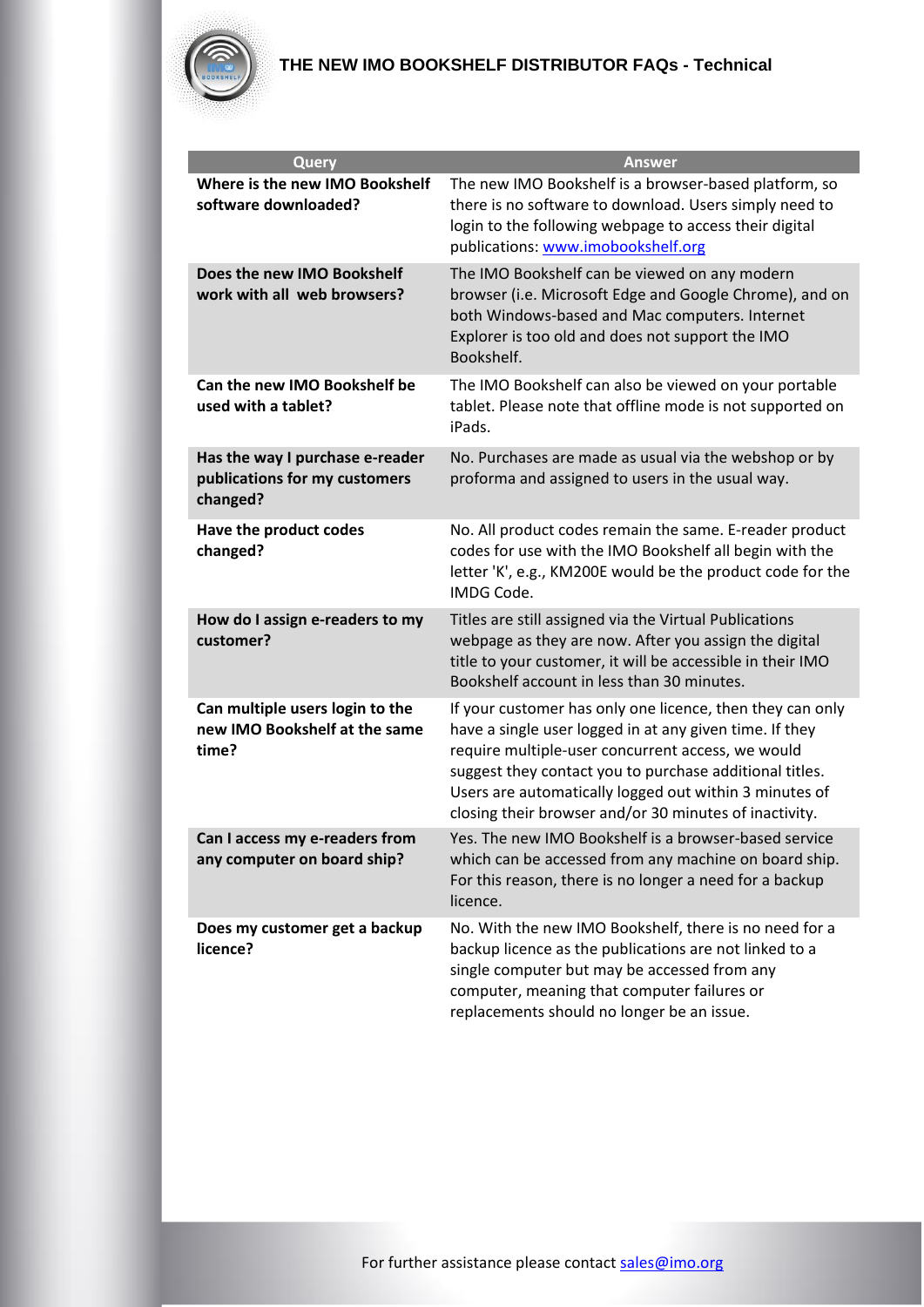| How can my customer migrate to                                                          | Once your customer has purchased a new e-reader after                                                                                                                                                                                                                                                                                                                                                                                                                                                                                                                                                                                                                                                                       |
|-----------------------------------------------------------------------------------------|-----------------------------------------------------------------------------------------------------------------------------------------------------------------------------------------------------------------------------------------------------------------------------------------------------------------------------------------------------------------------------------------------------------------------------------------------------------------------------------------------------------------------------------------------------------------------------------------------------------------------------------------------------------------------------------------------------------------------------|
| the new IMO Bookshelf service?                                                          | 1 May 2022, an account on the new IMO Bookshelf<br>service will be created. Customers may only migrate their<br>existing e-readers once they have their new IMO<br>Bookshelf account.                                                                                                                                                                                                                                                                                                                                                                                                                                                                                                                                       |
|                                                                                         | All migration requests must be made using either the<br>'migration form' (for single users) or the 'migration<br>spreadsheet', which must be provided to the customer by<br>their distributor and returned to them for checking.                                                                                                                                                                                                                                                                                                                                                                                                                                                                                            |
|                                                                                         | The distributor will verify the forms before forwarding to<br>IMO for registration. IMO will then liaise with Witherby<br>Publishing, who will be in contact with the end-users<br>directly to implement the migration. Once this has been<br>completed, IMO and the distributor will receive<br>confirmation.                                                                                                                                                                                                                                                                                                                                                                                                              |
|                                                                                         | Full details on the migration process is available in a<br>separate document.                                                                                                                                                                                                                                                                                                                                                                                                                                                                                                                                                                                                                                               |
| How does my customer access<br>their e-readers when there is no<br>internet connection? | Your customer needs to first access the IMO Bookshelf<br>using a reliable internet connection, i.e. while in port. All<br>of their purchased titles will be available when they login.<br>They are all organized by topic and all also visible in<br>"Document Library".                                                                                                                                                                                                                                                                                                                                                                                                                                                    |
|                                                                                         | To be able to access their publications offline, they need<br>to click on "Document Library" and select "Save" on those<br>titles they wish to download or "Save All" to download all<br>of their purchased titles. This will then download all listed<br>titles to the browser cache. The amount of time depends<br>on the size of the digital title and number of titles in your<br>customer's library. For example, a small 2 MB book will<br>take about 30 second and a larger 10 MB book 5 times<br>longer. Please be aware that if they clear their browser<br>cache this will clear their downloaded digital titles and<br>they will need to repeat the download process again<br>when internet access is available. |
| How does my customer receive<br>supplements and errata?                                 | When the system is online, all digital titles will be<br>updated with errata/supplements. If your customer has<br>downloaded the title, the next time they are online a<br>green button saying "Update" will appear next to the title<br>allowing them to receive the additional item. This is for<br>amendments such as supplements, errata and addenda<br>only. Any new edition is considered a new title and they<br>must contact you to purchase the new release.                                                                                                                                                                                                                                                       |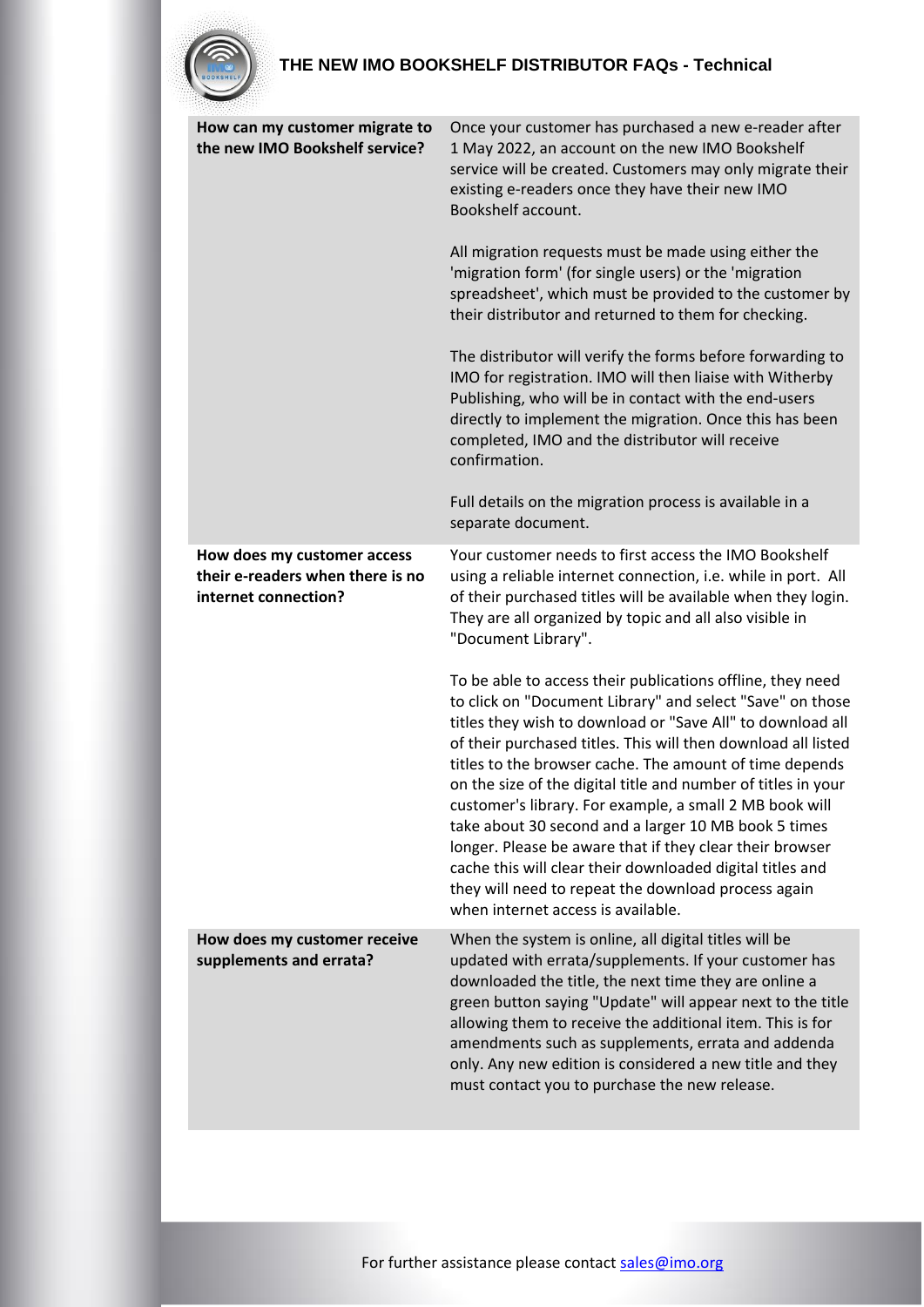

| Can accounts include mixed<br>quantities, e.g., 1 x Book A and<br>2 x Book B?                                                                                                                                                            | No. The new IMO Bookshelf is a browser-based service<br>which provides for multiple concurrent user access. If a<br>company or vessel requires more than one concurrent<br>user to be able to access the service at any point in time,<br>each publication must be purchased for the required<br>number of concurrent users. E.g., if a vessel requires<br>access for 2 concurrent users, 2 licences must be<br>purchased for each publication in their IMO Bookshelf. If<br>only one licence is purchased for any individual<br>publication, the service will default to only 1 concurrent<br>user. |
|------------------------------------------------------------------------------------------------------------------------------------------------------------------------------------------------------------------------------------------|------------------------------------------------------------------------------------------------------------------------------------------------------------------------------------------------------------------------------------------------------------------------------------------------------------------------------------------------------------------------------------------------------------------------------------------------------------------------------------------------------------------------------------------------------------------------------------------------------|
| How much can my customer<br>print from a publication?                                                                                                                                                                                    | End users can print 1 page at a time up to a maximum of<br>300 pages. If they do require numerous printed pages,<br>they may wish to consider purchasing a hard copy of the<br>publication, where available.                                                                                                                                                                                                                                                                                                                                                                                         |
| Is there an IMO Certificate<br>available to users?                                                                                                                                                                                       | Yes, as with the Windows-based IMO Bookshelf, a<br>certificate is available detailing all the IMO Publications<br>contained in the computer. It is recommended that this<br>be viewed in a web-browser as it is a live document.                                                                                                                                                                                                                                                                                                                                                                     |
| What technical help is available<br>for the new IMO Bookshelf?                                                                                                                                                                           | Our technical assistance service continues to be provided<br>by Witherby Publishing Group and they can be contacted<br>at the following address for technical assistance:<br>support@witherbys.com                                                                                                                                                                                                                                                                                                                                                                                                   |
| Some IMO digital publications<br>are described as 'e-books', rather<br>than 'e-readers', and do not<br>require use of the IMO Bookshelf<br>e-reader software. Will these<br>now be available in the new IMO<br><b>Bookshelf service?</b> | Initially, there will be no change to how you access<br>e-books. These publications may be made available<br>through the new IMO Bookshelf at some future point in<br>time.                                                                                                                                                                                                                                                                                                                                                                                                                          |
| Does my customer have to<br>migrate their existing purchases<br>to the new IMO Bookshelf?                                                                                                                                                | No. The Windows-based IMO Bookshelf software and all<br>associated content will remain available to the customer<br>indefinitely. However, technical support for this product<br>will cease in June 2023 and no new purchases can be<br>added in this format from 1 May 2022.                                                                                                                                                                                                                                                                                                                        |
| When can my customer migrate<br>their existing products to the<br>new, browser-based IMO<br><b>Bookshelf service?</b>                                                                                                                    | Any purchases made on behalf of one of your customers<br>from 1 May 2022 will automatically be delivered for use<br>with the new IMO Bookshelf service.<br>When you assign a purchase to your customer after<br>1 May 2022, a new IMO Bookshelf account and login<br>credentials will be generated for your customer<br>automatically. The distributor should provide these<br>details to their customers, who will be able to access<br>their publications, using these credentials, within 30<br>minutes of your assigning the product to their account.                                           |